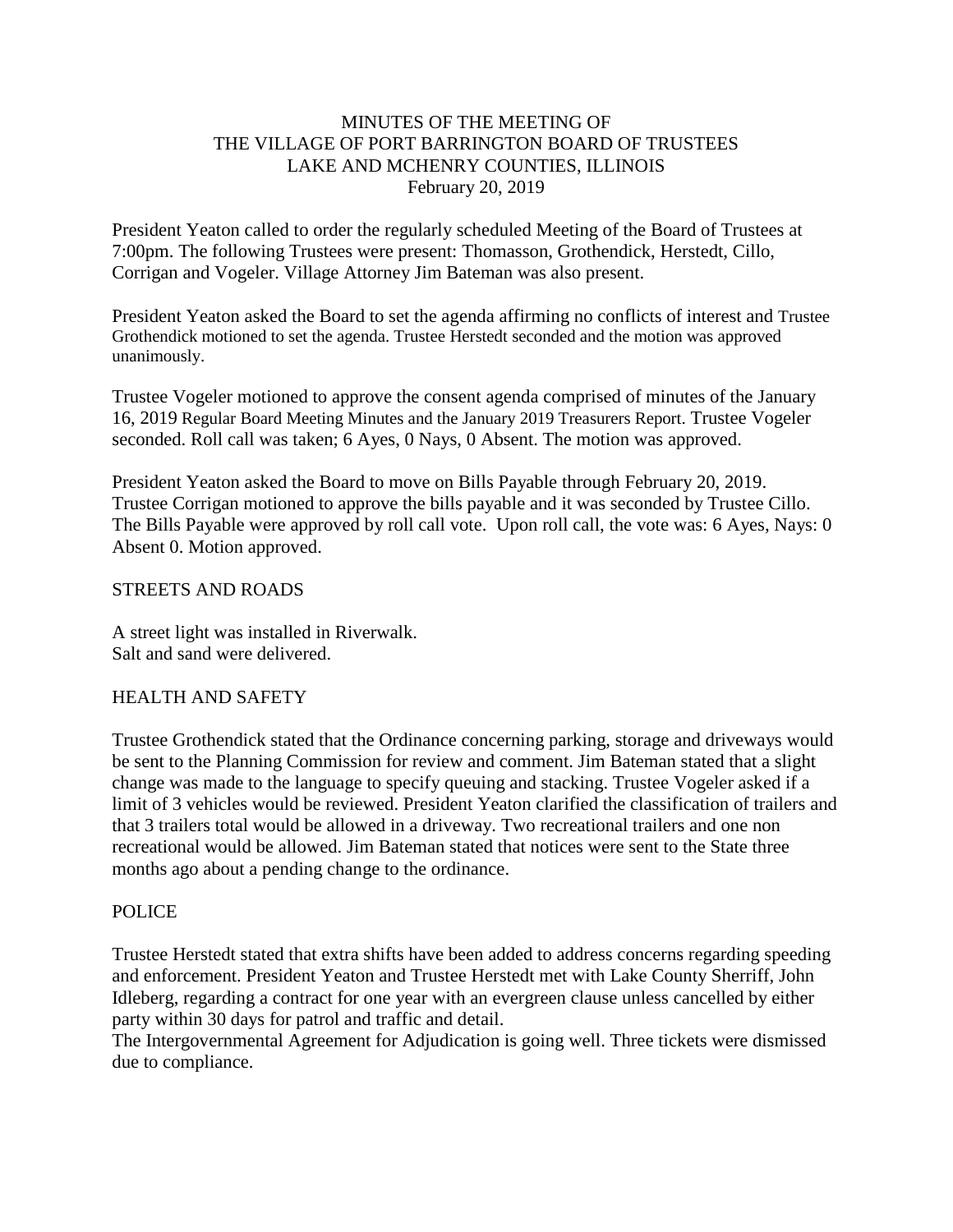## PARKS AND BEACHES

Trustee Cillo stated she has a quote from "Wild Goose Chase" and has their certificate of insurance.

Trustee Cillo has a permit request from the Broken Oar for the River Shiver Run which will be held on 03/03/19 and the River Shiver is 03/04/19.

Trustee Cillo motioned to approve the permit. Trustee Grothendick seconded. Roll call was taken; 6 Ayes, 0 Nays, 0 Absent. Motion approved.

The Village Ice Skating Party will be on 02/23/2019.

President Yeaton had a recommendation for the Garden Party for a carrousel.

### **FINANCE**

Trustee Corrigan has a meeting scheduled regarding Illinois Funds and setting up E-Pay and Donna Erfort will attend.

The Vehicle Tax Letter for those who are non-compliant from previous years will have that past due amount added to the current year. It can be paid by E-Pay. President Yeaton stated that the tax is due 05/01/19. It will be approved at the March meeting. Trustee Corrigan suggested choosing a June date but the Ordinance must be reviewed.

There is a meeting tomorrow with Windoware regarding the Building and Zoning software to review the list of requirements from the vendor.

Trustee Corrigan has ordered a laptop for Frank DeSort.

Budget meetings are scheduled.

### BUILDING AND SOFTWARE

Deer Grove II construction is stalled due to weather. No blueprints were received for homes to be built there.

Trustee Vogeler spoke to Brian Vallesky regarding CRS (Community Rating Service) regarding flood insurance. There was a meeting with President Yeaton and Trustee Vogeler on February 14, 2019. Paul Osmond, Chief of State Flood Plain programs. There are 36 policies with 7.8 Million in coverage in the Village. There were \$600,000 in claims in the last 10 years. If approved, by joining, all 36 policy holders will receive a 10% reduction in their flood insurance cost.

Trustee Vogeler also learned there is a buyout program for habitually flooding properties. They will buy out a property at 100% of the negotiated price. They handle all negotiations. The Village has to pay the bill and demo costs and restoration. The State then reimburses at 100%. Trustee Vogeler will email to confirm interest. An IGA would be required.

Trustee Vogeler stated that fences are not allowed in flood way. State permits would be required and it must be added to the Village Ordinance. He will confirm whether flood plain is also impacted.

### VILLAGE ATTORNEY

Jim Bateman distributed a recommended Ordinance regarding snowmobiles on Riverwalk paths.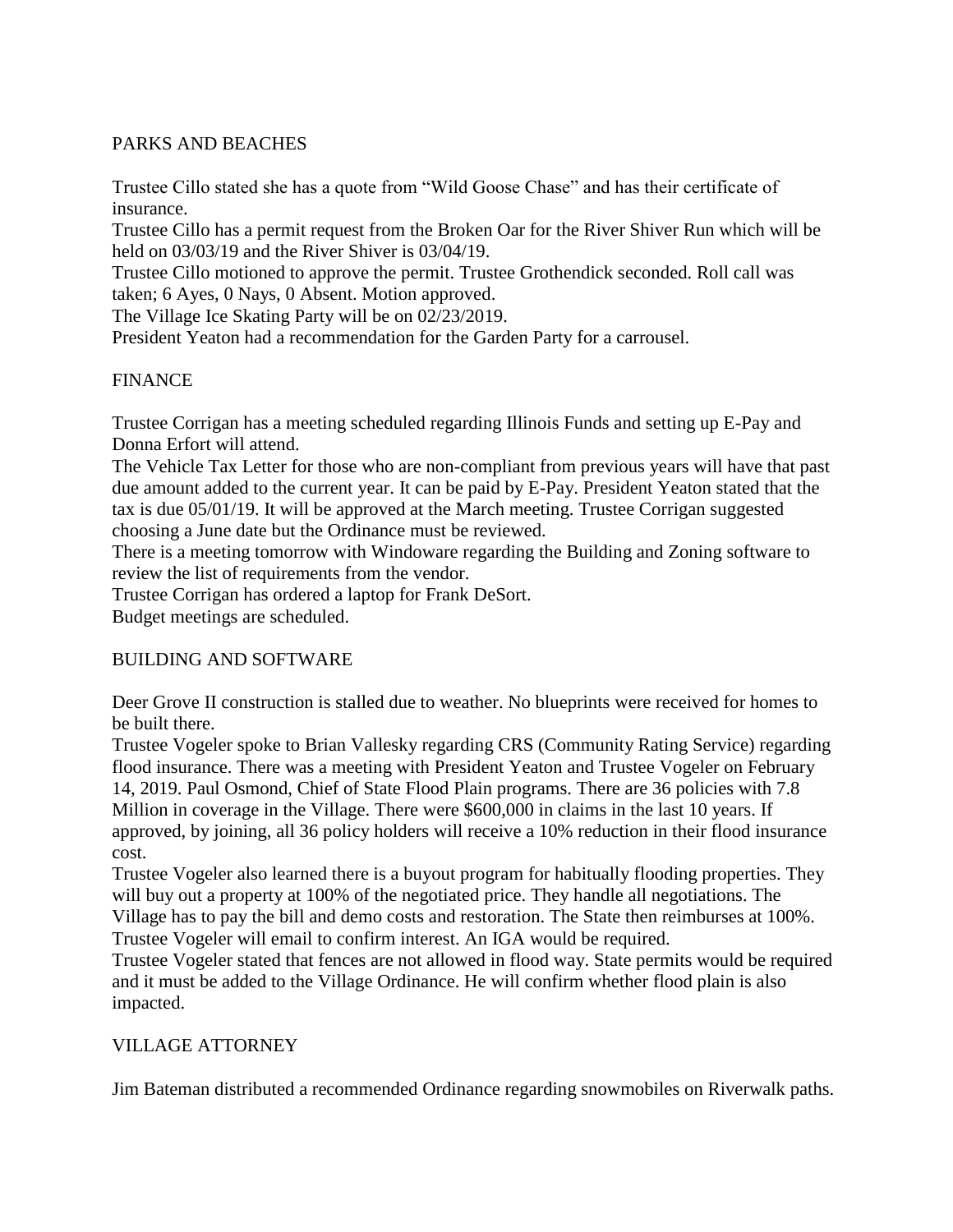There is currently no general prohibition of motorized vehicles in the current Village Ordinance on Village parks or property. There were two versions. One lists snowmobiles and one doesn't. The Riverwalk walking paths are on Village property. Trustee Vogeler asked if ATV drivers are the same as snowmobiles. Jim Bateman explained the liability. He described the insurance hierarchy in the event of a claim. The subject will be discussed further at the next Committee Meeting.

Jim Bateman stated that economic interest statements are due by May 1, 2019. He stated that candidates should not collect petition signatures at the Village Hall or on Village property.

### ENGINEER UPDATE

President Yeaton stated that Manhard provided a draft of the Stormwater Management Plan. It will be tabled until March for approval. CMAP must have a copy after it is passed. President Yeaton stated that WDO permits must be reviewed by Manhard.

# ADMINISTRATION

Donna Erfort applied for a scholarship to attend a conference for the Illinois Association for Floodplain and Stormwater Management.

The Fox River Summit is in March.

The Illinois Lakes Management conference will be 03/14 – 03/16/2019.

### PLANNING COMMISSION

Mike Werner stated that the Planning Commission reviewed the Sherman Property proposal and conversion to a storage facility. There was conversation about elevations. It was tabled until 03/05/19. Jim Bateman explained the role of the Board and Planning Committee and stated that the Planning Committee meeting is the place to voice concern and be heard on 03/05/19. He then described the 5 steps to approval. A text amendment would be necessary to be allowed as a conditional use in the "BG" district. Trustee Vogeler stated that the Village Engineers have done a preliminary review and have non-negotiable requirements to enforce the watershed development ordinance. President Yeaton stated that compensatory storage is mandatory. President Yeaton pointed out that only two Board members could attend the Planning Commission Meeting to maintain compliance with the Open Meetings Act.

### VILLAGE PRESIDENT

Jack Franks, President of the McHenry County Board, sent an invitation to attend their meeting for a special guest speaker who wrote a book about being a POW. There is an IML workshop on 04/23/19 on opioid addictions. President Yeaton will attend.

The meeting was open to the floor at 8:03 pm.

Lynn Vogeler expressed opposition to the storage facility due to proximity to residential neighborhoods and concerns about property values.